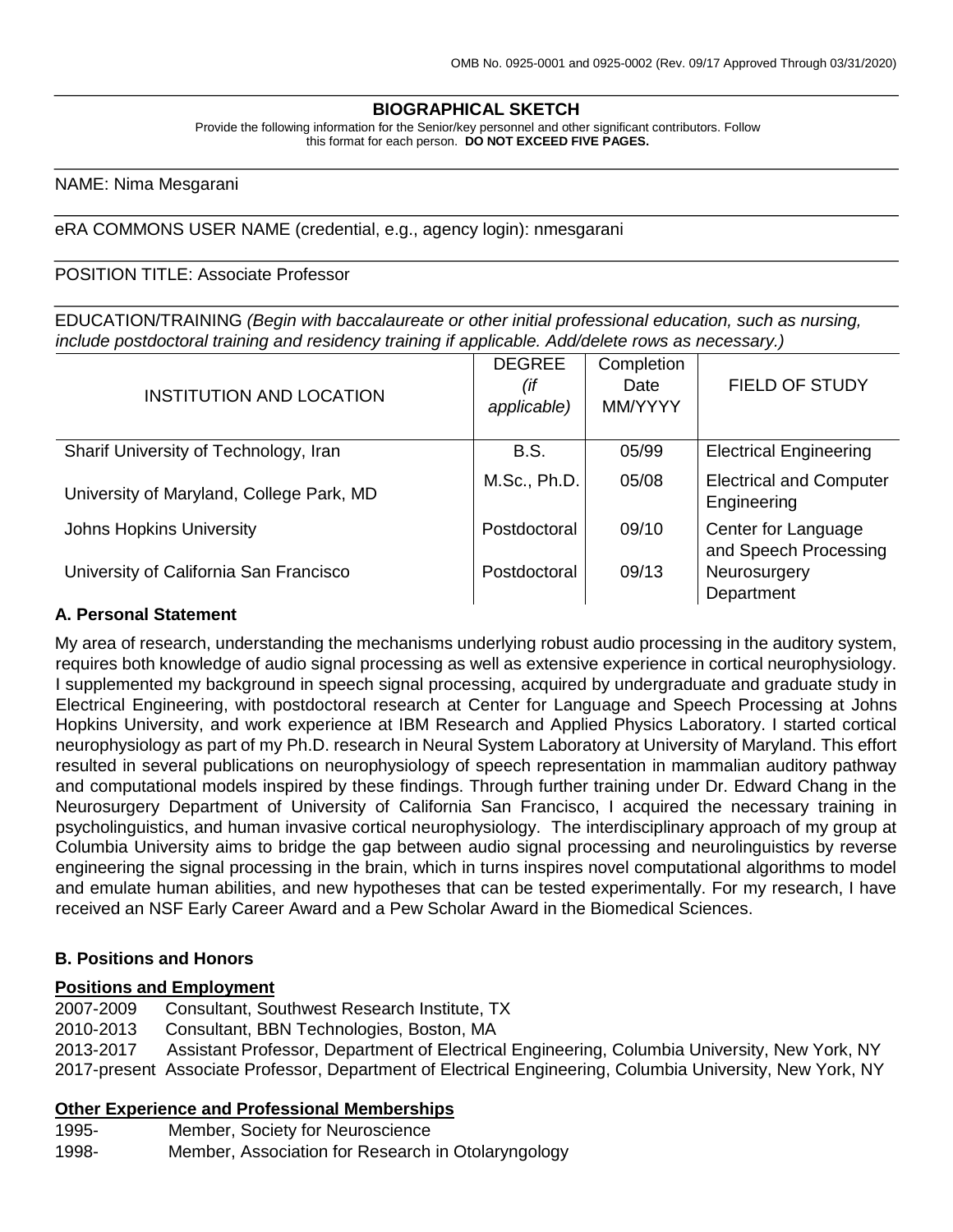## **Honors**

| 2005 | Outstanding Systems Engineering Graduate Student Award, University of Maryland, MD                                        |
|------|---------------------------------------------------------------------------------------------------------------------------|
| 2007 | Best Speaker Award, University of Maryland, MD                                                                            |
| 2009 | Award for Academic Enhancement of Graduate Student, University of Maryland, MD                                            |
| 2015 | Early career scholarship in Biomedical Sciences, The Pew Charitable Trust                                                 |
| 2016 | Early career award, National Science Foundation (NSF)                                                                     |
| 2018 | Top 10 most significant and promising tech innovator of the year award for brain-controlled<br>hearing aid, UNICEF, Paris |
| 2018 | Grant prize winner at NYC Media Lab competition for brain-controlled hearing aid, New York                                |
| 2018 | Young investigator Award, Advances and perspectives in auditory neuroscience community                                    |

## **C. Contributions to Science**

1. **Neurophysiology of speech perception.** Using the latest advances in invasive and non-invasive human recording techniques, my group has uncovered fundamental characteristics of cortical speech processing in the human auditory cortex. This includes the representational properties of speech processing in primary and nonprimary auditory areas, integration of spatial and spectrotemporal cues in this representation, and top-down modulation of the neural responses mediated by attention.

- a. Khalighinejad, B., Herrero, J., Mehta A., **Mesgarani, N.**, (2019), Adaptive noise reduction in the human auditory cortex, *Nature Communication*
- b. Patel, P., Long, L. K., Herrero, J. L., Mehta, A. D., & **Mesgarani, N.** (2018). Joint Representation of Spatial and Phonetic Features in the Human Core Auditory Cortex. *Cell reports*, *24*(8), 2051-2062.
- c. Khalighinejad, B., Cruzatto da Silva, G., **Mesgarani, N**., (2017) Dynamic Encoding of Acoustic Features in Neural Responses to Continuous Speech, *Journal of Neuroscience*
- d. **N. Mesgarani**, E. F. Chang, (2012) "Selective cortical representation of attended speaker in multi-talker speech perception", *Nature* 485, PMID: 22522927

2. **Neuro-inspired computational models of speech perception**. Our research in this area focuses on advancing and refining computational neural network models that are designed for speech processing. These models which are inspired by the properties of the biological neural networks are able to model and learn complex mappings that are necessary to solve difficult problems such as speech separation, speech enhancement, and speech recognition. In parallel, we aim to form a better understanding of the representation and transformation performed by these models so that we can identify their limitations and compare them accurately with their biological counterparts, thereby reducing the performance gap between biological and artificial computing.

- a. Luo, Y., **Mesgarani, N.**, (2019), Conv-TasNet: Surpassing ideal time-frequency magnitude masking in realtime speech separation*, IEEE/ACM Transaction on Speech and Audio Signal Processing*
- b. Luo, Y., Chen, Z. and **Mesgarani, N**., (2018), Speaker-independent Speech Separation with Deep Attractor Network. IEEE/ACM Transactions on Audio, Speech, and Language Processing
- c. Nagamine, T. and **Mesgarani, N.**, (2017), Understanding the Representation and Computation of Multilayer Perceptron: A Case Study in Speech Recognition. In International Conference on Machine Learning ( ICML ) (pp. 2564-2573).
- d. Nagamine, T., Chen, Z., **Mesgarani, N.**, (2016), Adaptation of neural networks constrained by prior statistics of node co-activations, In proceedings of the Sixteenth Annual Conference of the International Speech Communication Association, Interspeech

3. **Speech brain computer interfaces**. As we better understand how speech communication occurs in healthy brains, we are better able to devise experiments and therapeutic approaches to help those suffering from speech disorders. For example, individuals who suffer from hearing loss have great difficulty attending to one speaker in a group of many speakers. We have developed methods that integrate the latest advances in deep learning with neural signal processing to create brain-controlled auditory attention decoders, and to reconstruct intelligible speech from the neural activity in the brain of a listener.